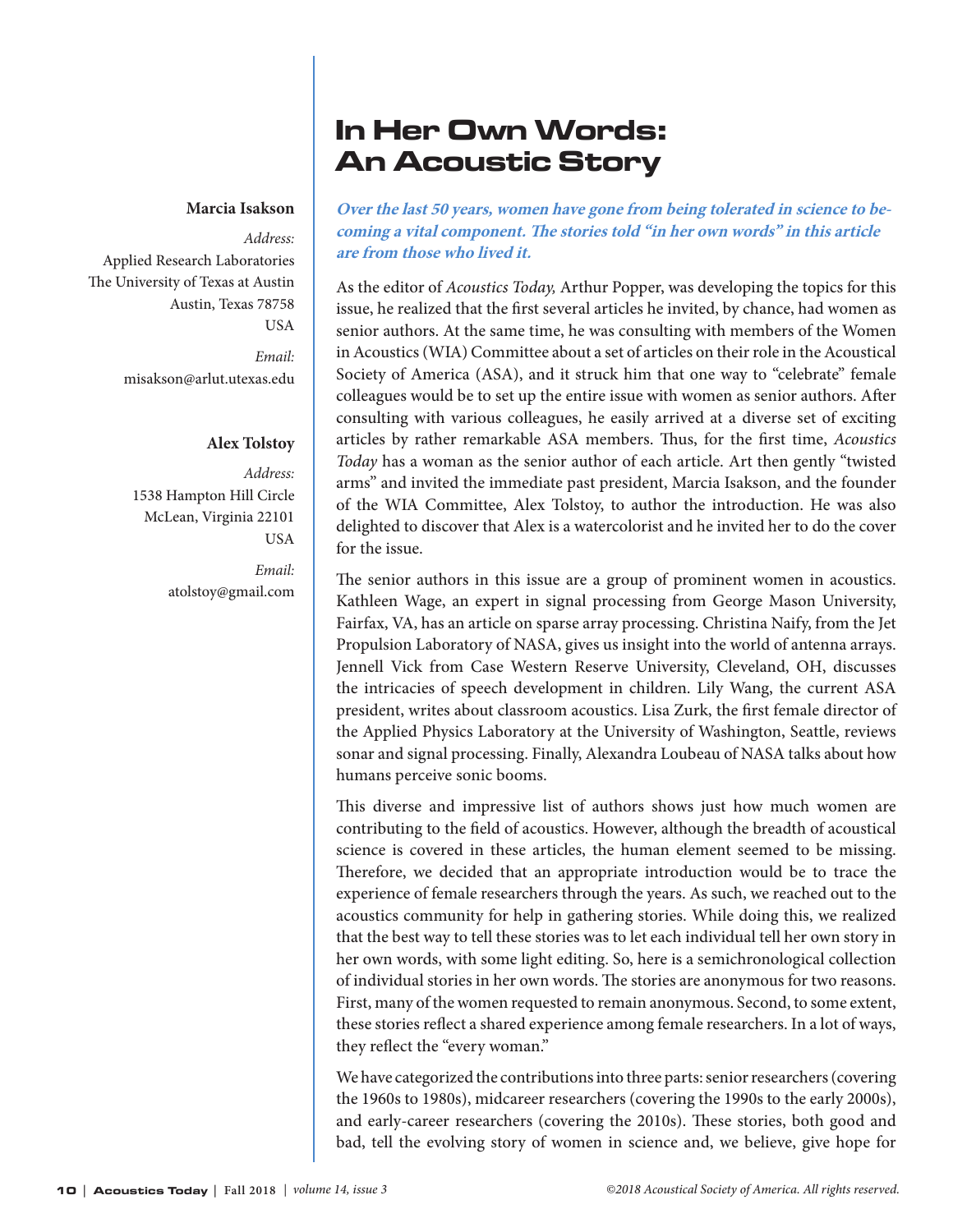the future while still highlighting some of the work that is yet to be done. Personally, I (M.I.) look forward to the day when my brilliant biochemist/biophysicist daughter who is a senior in college is just a "brilliant biochemist/biophysicist" and not a "female scientist."

# Senior Researchers (1960s-1980s)

## *Aspiring STEM Major*

"In spring 1964, I was preparing to graduate from high school and go on to college. Thus, I was talking to a number of universities about applying and attending their campuses. One of these was Georgetown University, Washington, DC, a local school. However, I was told that although I wanted to major in mathematics, 'girls' were not permitted such a major there. I went elsewhere."

#### *Underwater Acoustician*

"My first job in underwater acoustics (UA) in 1980 was very problematic and I almost left the UA field. After four years of nonrecognition (no matter how hard I worked and how much I achieved), I found that I could not advance. And not only was I the only female in science in that office (out of 30), I was the only scientist not promoted in four years. Nor could I get papers published because they had to be reviewed by my boss who would change words to contradict my findings and then, in subsequent reviews, would change things back. A nonconverging sequence.

"I went to see about moving internally to another branch. I was told by the then head of the Division that he had to 'see' about things. It turned out that I was actually the fourth female to report a problem with that boss. One previous woman was told (by my boss) that she would not be allowed a phone in her office because 'women talked too much on the phone.' Things were significantly better after the eventual transfer."

#### *University Professor*

 "As a woman scientist, I have been lucky. While at Columbia University, New York (in the late 1960s), I don't think I had ever been treated unfairly; I always had absolute freedom to do my research without any interference. Although I am grateful that I had such a fair and nondiscriminatory working environment at Columbia, I must say that it should always be this way."

#### *Arctic Acoustician*

"I was scheduled to make my first trip to the ice in 1982 to deploy and record an acoustic array under the ice. Unfortunately, the group managing the overall experiment and ice camp said no women were allowed. Because I was the only one who could calibrate and repair the array, the compromise was to leave me in Thule, Greenland, and fly me up when the array needed work, a 10-hour round-trip in a DC-3. Three trips were required, but the experiment was successful. The following year, my supervisor held the line, saying that only he would determine who went to the ice. I was allowed to go, but three of us from the Naval Ocean Systems Center (NOSC; two men and myself) had to have our own tent(s) a mile from the main camp from which I was banned but the two men were welcome. Toward the end of the experiment, the chief scientist from the main camp asked for my help with the equipment, which was not operating correctly. Having proven my worth, he invited me back the following year without restriction. Things changed after I got my PhD, returned to the NOSC, and started leading my own ice camps!"

### *National Institutes of Health Grantee Hopeful*

"I was told by someone at a 1976 study section meeting at which my NIH postdoc application was being considered that one of the men asked 'What if she gets pregnant?' He told me that he responded 'She'll have a baby!' I guess his comment did it; I was awarded a three-year postdoc."

# Midcareer Researchers (1990s to early 2000s)

#### *Electrical Engineer*

"I was one of those girls who was discouraged from pursuing a career in the sciences. I was told multiple times that girls are not good in math and that they are better in memorizing rather than in solving problems. I was also told that if I took the entrance exam for electrical engineering at the National University in Athens, Greece, I would fail because boys trying for the same school would do better than me. That was my challenge. I decided to go for electrical engineering, although I had no knowledge of what engineers do, because that was considered to be the hardest major to get in and complete. I made it and, thankfully, I liked it. I was intrigued by signal processing and computer networking, and I decided to come to the United States for an MS. My MS advisor was the one who encouraged me to keep going and complete my PhD. And he continued to encourage me and be happy for me after my graduation until he passed away. I owe him a great deal."

#### *Audio Engineer*

"I worked as an audio test engineer from 1996 to 2013 at a small- to middle-sized company just north of Silicon Valley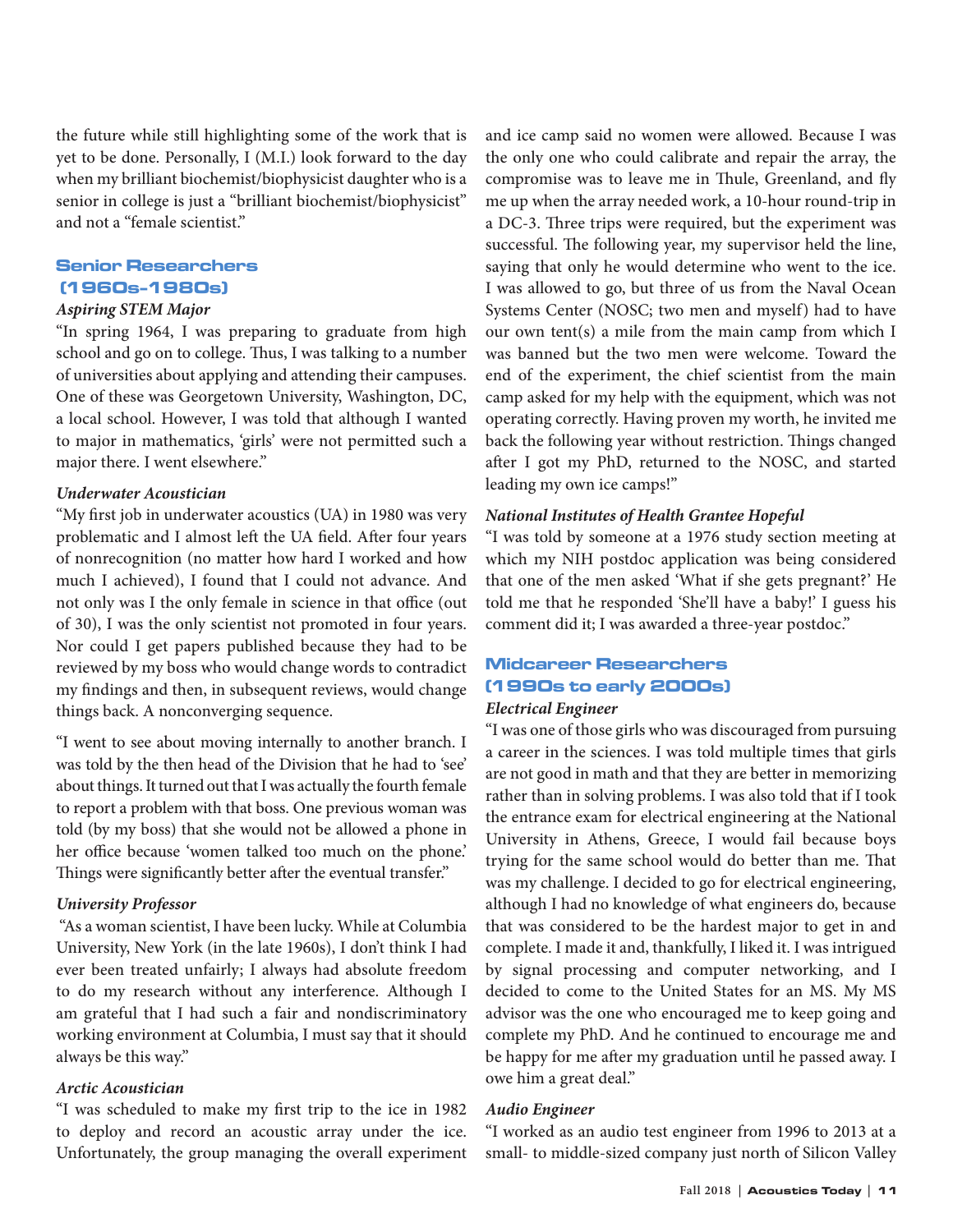in California. I was one of two women in a group of about 10-12 audio hardware and software developers. During my earliest years at the company, one of the main software developers on my team had girly posters hung up in our conference room, and he regularly made sexual remarks during meetings and when I worked with him. Usually, the group of male engineers would laugh awkwardly at his remarks. After a few months, that engineer was made to remove the girly posters, but he still made sexual comments at every engineering meeting. He made comments about how I looked and about having sex on a daily basis. This continued despite my complaints to the head of engineering. This 40+-year-old engineer then began having a relationship with a 16-year-old girl from Canada he had met online. This man started bringing the girl into the office. My supervisor asked me to meet with the underage girl and convince her to go back to Canada. When I refused to do this, the company spoke to their lawyer who reported the abuse to the FBI. The engineer was subsequently arrested on multiple accounts of child abuse and molestation charges.

"About a year after this, in 1999, my supervisor regularly asked me out while mentioning promotion and pay raises. I reported his behavior to the president of the company. The company initially offered to pay me one-year's salary if I left, but I refused. They switched my supervisor instead. Starting in 2000, the most outrageous incidents finally stopped. But, still from 2000 to 2013, I was always referred to as one of the girls even though I was in my 40s."

# Early-Career Researchers (2010s)

#### *Starting a Family*

"Most of my experiences have been great. The vast majority of the men I work with have been kind, respectful, and encouraging of my professional ambitions. I have had many great mentors in graduate school, at my postdoc, and in industry. I have only a handful of negative experiences, particularly with my postdoc advisor who threatened to shorten my maternity leave (which is illegal) because he wasn't happy with my decision to work on other projects in addition to his project. I've also had to navigate the tightrope walk of trying to be likable AND assertive, which is often difficult for women."

#### *Balancing Work and Family*

"I found that my experience as a woman in STEM felt very different after I had a baby. Before, because I am a woman who

gets along well with men and doesn't mind a little off-color humor in the field (which I do realize is not OK), I felt pretty equal. However, after taking an extended maternity leave and then working part-time, I felt a bit forgotten, noticed opportunities for which I was not considered because I was not as omnipresent, and struggled to maintain the level of involvement required to excel in my field. While huge improvements have been made over the years, I think the culture of science needs to change to accommodate 'both men and women' with responsibilities outside work so that this time taken away from work is normal, accepted, and even celebrated."

#### *Working in the Minority*

"I used to have more struggles with the imposter syndrome (chronic feelings of self-doubt and inadequacy) than I do now. What helped was when I came across a study in graduate school showing how the more that women are underrepresented in a particular field, the more those women outperform the men. (This was a study done on Georgia Tech students in the 1990s.) Objective data about the performance of other women, in addition to my own performance, helped me feel like I really belong in the sciences."

#### *Importance of Mentoring*

"I am a current PhD student at the University of Nebraska-Lincoln, studying acoustics within an architectural engineering program. As an undergraduate at Brigham Young University (BYU), Provo, UT, I was studying music and never dreamed of entering a STEM-related field. After taking an introductory acoustics course, I discovered a passion for physics, research, and everything acoustics related. I was unsure if I could enter a field that at the time looked daunting and frankly out of my league. I approached my professor, daring to hope that I could join a research team of some sort. Her reaction changed the course of my life and her continued support even changed my attitude and my belief in what I can accomplish. Not only did she help me find a place in the acoustics research group at BYU, but she also mentored me throughout the process of deciding postgraduation plans and exploring career goals. I am certain that without her mentorship I would not be where I am today."

## *Importance of Mentoring II*

"Joining a STEM field as a female was intimidating. However, I had several professors and mentors who encouraged me and helped me succeed and thrive. Although I feel fortunate to have an incredible support system, I wonder if there are